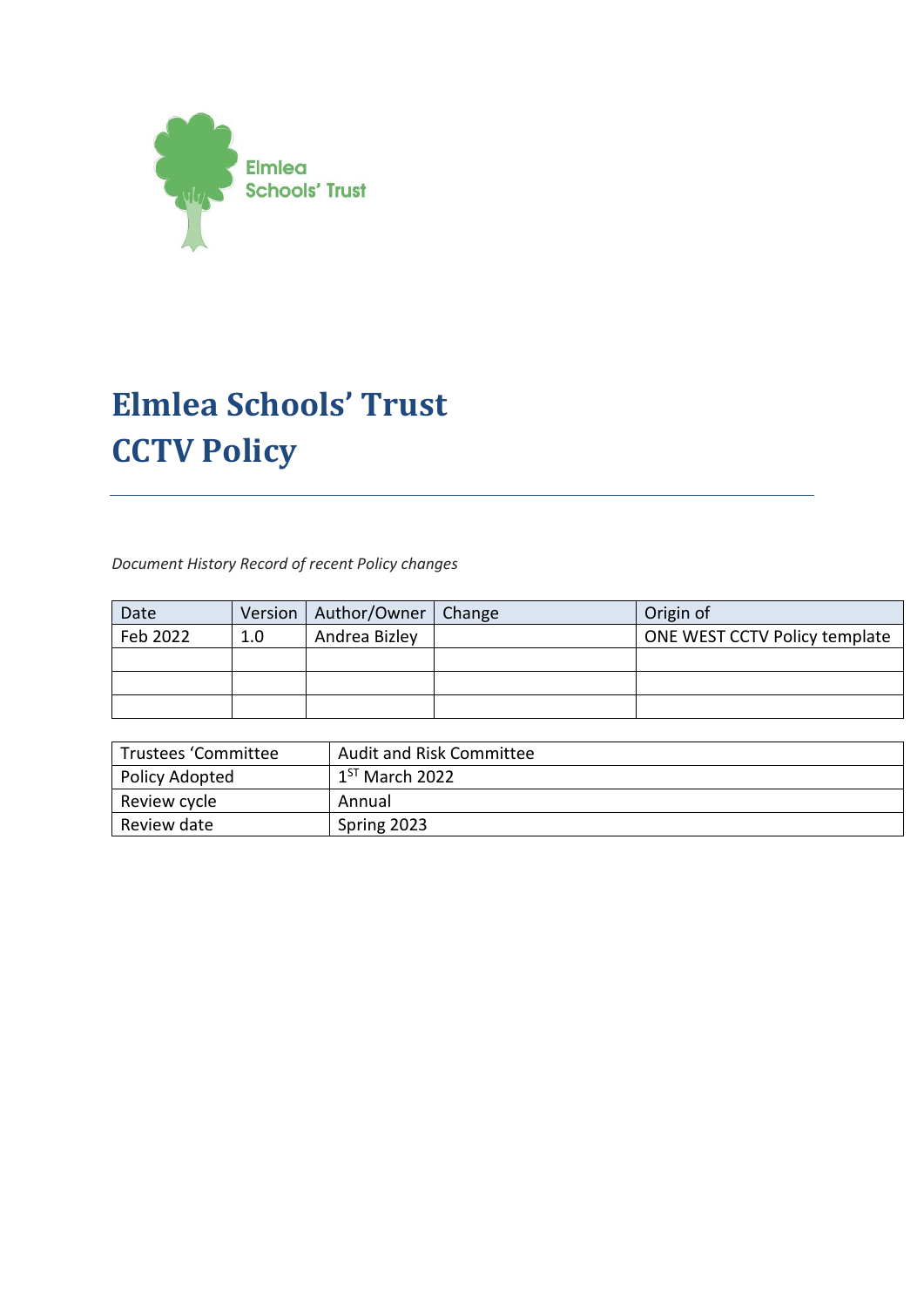#### **CCTV POLICY**

#### **Contents**

| 12. |  |
|-----|--|
|     |  |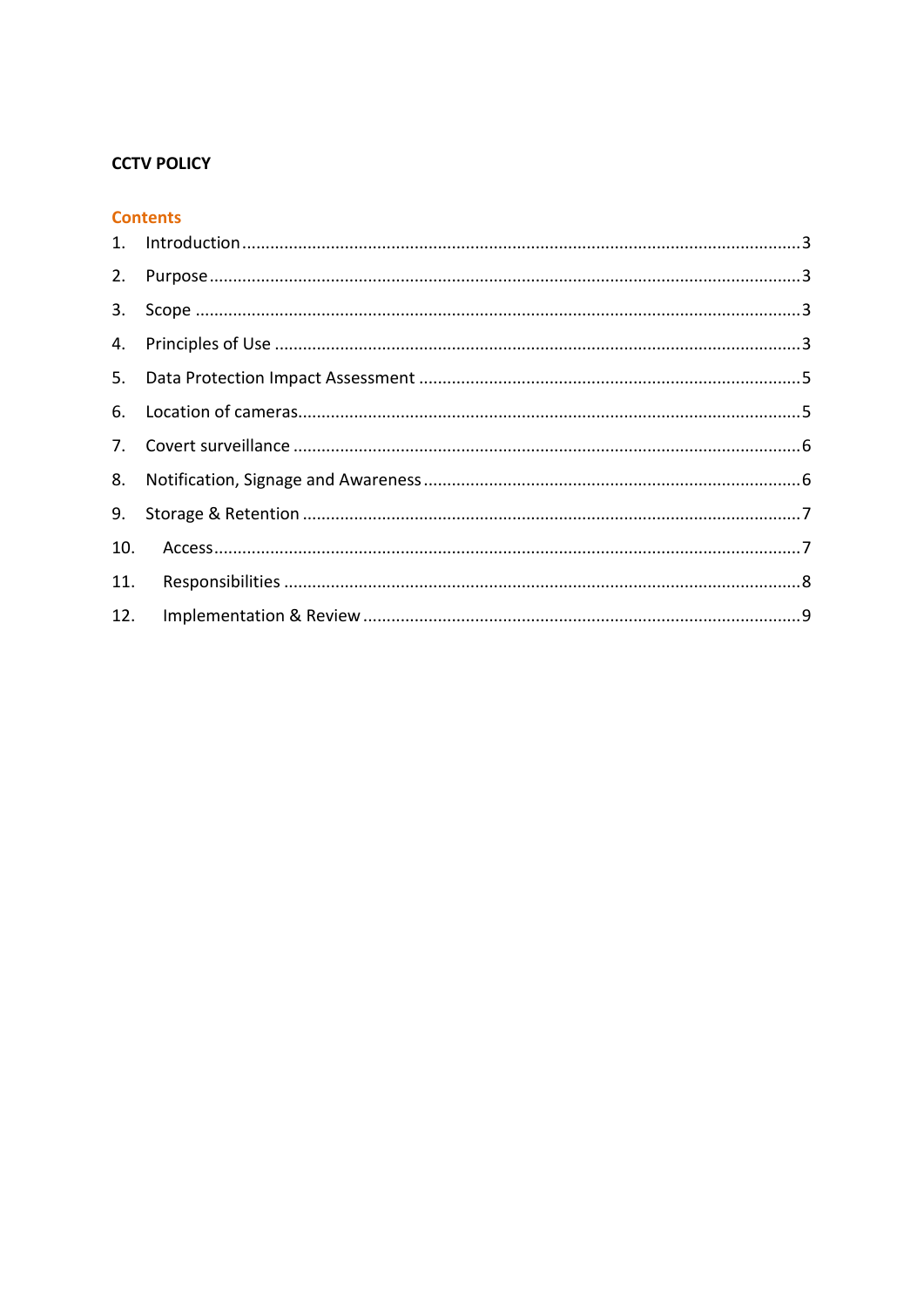### <span id="page-2-0"></span>**1. Introduction**

Elmlea Schools Trust recognises that CCTV systems can be privacy intrusive. The Closed-Circuit Television (CCTV) Systems installed in Elmlea Schools Trust will adhere to the Surveillance Camera Commissioner's Code of Practice and its 12 principles in addition, relevant parts of Data Protection legislation covering the processing of Personal Data.

## <span id="page-2-1"></span>**2. Purpose**

The purpose of this policy is to regulate the use of CCTV and its associated technology in the monitoring of both the internal and external environs of the premises under the remit of Elmlea Schools Trust.

CCTV systems are installed externally in the premises for the purpose of enhancing security of the building and its associated equipment as well as creating a mindfulness among the occupants, at any one time, that a surveillance security system is in operation in the external environs of the premises during both the daylight and night hours each day.

CCTV at Elmlea Schools Trust is intended for the purposes of:

- Protecting the school buildings and school assets, both during and after school hours.
- Promoting the health and safety of staff, pupils and visitors.
- Safeguarding pupils, staff and visitors on the school premises.
- Reducing the incidence of crime and anti-social behaviour (including theft and vandalism).
- Supporting the Police in a bid to deter and detect crime.
- Assisting in the identification, apprehension and prosecution of offenders.
- Ensuring that the school rules are respected so that the school can be properly managed.

### <span id="page-2-2"></span>**3. Scope**

This Policy will determine the siting of CCTV equipment and define the approach to assessing the appropriateness of such locations to be used. It will specify the effective governance of CCTV equipment and the related processing activities. The Policy will ensure that Data Protection by Design is incorporated into Elmlea Schools Trust CCTV process and that the Rights of Data Subjects are properly observed.

### <span id="page-2-3"></span>**4. Principles of Use**

Elmlea Schools Trust as the corporate body has a statutory responsibility for the protection of its property and equipment as well providing security to its employees, students and visitors to its premises. Elmlea Schools Trust owes a duty of care under the provisions of Safety, Health and Welfare at Work Act 2005 and associated legislation and utilises CCTV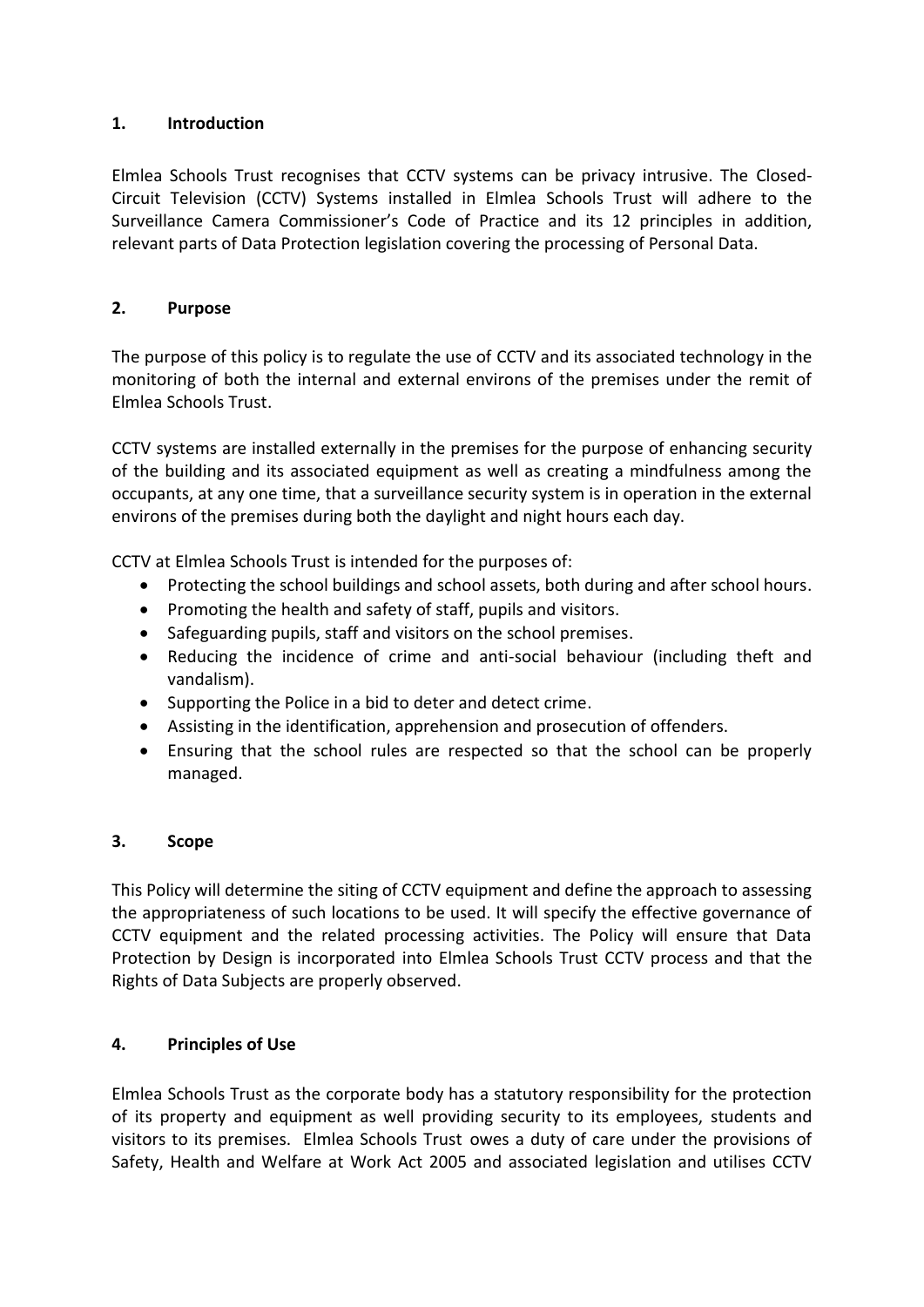systems and their associated monitoring and recording equipment as an added mode of security and surveillance for those purposes.

The use of a CCTV system by Elmlea Schools Trust will observe the 12 principles of the Surveillance Camera Code of Practice.

**Principle 1** - Use of a surveillance camera system must always be for a specified purpose which is in pursuit of a legitimate aim and necessary to meet an identified pressing need.

**Principle 2** - The use of a surveillance camera system must consider its effect on individuals and their privacy, with regular reviews to ensure its use remains justified.

CCTV monitoring of public areas for security purposes will be conducted in a manner consistent with all existing policies adopted by the school, including Equality & Diversity Policy, Dignity at Work Policy, Codes of Practice for dealing with complaints of Bullying & Harassment and Sexual Harassment and other relevant policies, including the provisions set down in equality and other educational and related legislation.

**Principle 3** - There must be as much transparency in the use of a surveillance camera system as possible, including a published contact point for access to information and complaints.

**Principle 4** - There must be clear responsibility and accountability for all surveillance camera system activities including images and information collected, held and used.

**Principle 5** - Clear rules, policies and procedures must be in place before a surveillance camera system is used, and these must be communicated to all who need to comply with them.

**Principle 6** - No more images and information should be stored than that which is strictly required for the stated purpose of a surveillance camera system, and such images and information should be deleted once their purposes have been discharged.

**Principle 7** - Access to retained images and information should be restricted and there must be clearly defined rules on who can gain access and for what purpose such access is granted; the disclosure of images and information should only take place when it is necessary for such a purpose or for law enforcement purposes.

**Principle 8** - Surveillance camera system operators should consider any approved operational, technical and competency standards relevant to a system and its purpose and work to meet and maintain those standards.

**Principle 9** - Surveillance camera system images and information should be subject to appropriate security measures to safeguard against unauthorised access and use.

**Principle 10** - There should be effective review and audit mechanisms to ensure legal requirements, policies and standards are complied with in practice, and regular reports should be published.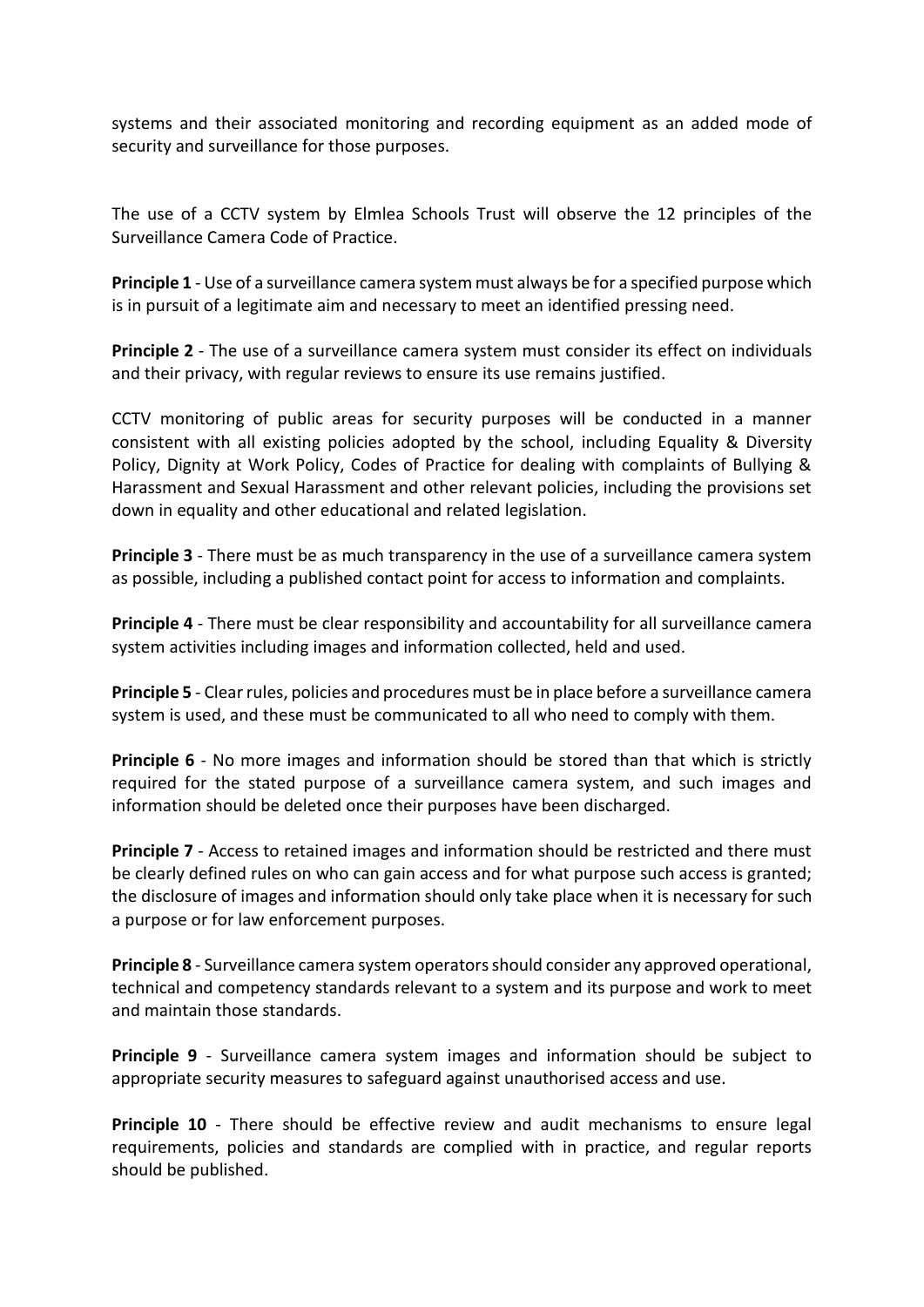**Principle 11** - When the use of a surveillance camera system is in pursuit of a legitimate aim, and there is a pressing need for its use, it should then be used in the most effective way to support public safety and law enforcement with the aim of processing images and information of evidential value.

**Principle 12** - Any information used to support a surveillance camera system which compares against a reference database for matching purposes should be accurate and kept up to date.

Information obtained in violation of this policy may not be used in a disciplinary proceeding against an employee of the school or a student attending one of its school. All CCTV systems and associated equipment will be required to be compliant with this policy following its adoption by Elmlea Schools Trust. Recognisable images captured by CCTV systems are "[personal data](http://www.dataprotection.ie/viewdoc.asp?m=m&fn=/documents/guidance/310604.htm)." They are therefore subject to the provisions of the Data Protection Act 2018.

## <span id="page-4-0"></span>**5. Data Protection Impact Assessment**

Prior to the adoption of any new CCTV system or where an existing system is identified as not having been assessed, a comprehensive DPIA must be undertaken. This will include a review of the purpose or purposes for the use of CCTV; establish any impact it may have upon individuals; and any risks that may be involved with the system.

The Executive Head Teacher or delegated individual The Director of Finance and Operations will be responsible for completing the DPIA in collaboration with the DPO.

The Surveillance Camera Commissioner's (SCC) CCTV DPIA format will be used as the standard template. It is accessible via the DPO and on the SCC's website;

https://www.gov.uk/government/publications/data-protection-impact-assessments-forsurveillance-cameras

### <span id="page-4-1"></span>**6. Location of cameras**

Elmlea Schools Trust has endeavoured to select locations for the installation of CCTV cameras where there will be a minimum impact upon their privacy. Cameras placed so as to record external areas are positioned in such a way as to prevent or minimise recording of passers-by or of another person's private property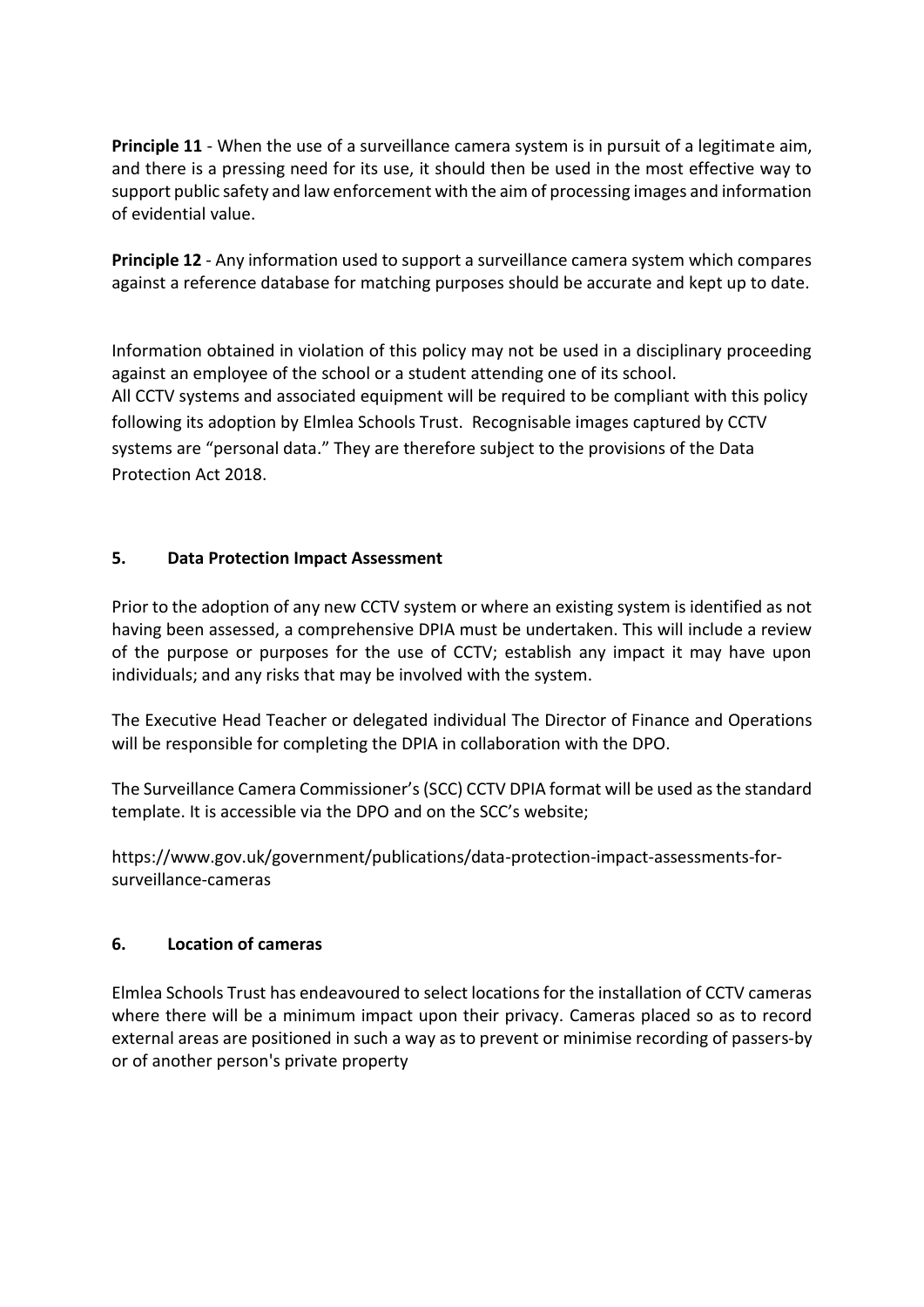| Junior | Location                                    | Sound | Recording<br>capacity | Swivel / Fixed |
|--------|---------------------------------------------|-------|-----------------------|----------------|
|        | Carpark towards main<br>gate                | n/a   | 24-hour loop          | fixed          |
|        | Carpark towards bins                        | n/a   | 24-hour loop          | fixed          |
|        | Path along garden area                      | n/a   | 24-hour loop          | fixed          |
|        | staff<br>Outside<br>room<br>/bike shed area | n/a   | 24-hour loop          | fixed          |
| ٠      |                                             |       |                       |                |

| <b>Infant</b> | Location                     | Sound | <b>Recording</b> | Swivel/Fixed |
|---------------|------------------------------|-------|------------------|--------------|
|               |                              |       | Capacity         |              |
|               | Muga                         | n/a   | 24-hour loop     | Fixed        |
|               | Main path across yr. 2       | n/a   | 24-hour loop     | Fixed        |
|               | Single front gate side       | n/a   | 24-hour loop     | Fixed        |
|               | view                         |       |                  |              |
|               | Main front door              | n/a   | 24-hour loop     | Fixed        |
|               | Reception playground<br>gate | n/a   | 24-hour loop     | Fixed        |
|               | Classroom door class 3       | n/a   | 24-hour loop     | Fixed        |

### <span id="page-5-0"></span>**7. Covert surveillance**

Elmlea Schools Trust will not engage in covert surveillance.

The police may request to carry out covert surveillance on school premises, such covert surveillance will require the consent of a Justice of the Peace or Magistrate. Accordingly, any such request made by the police will be requested in writing and the school will seek legal advice.

### <span id="page-5-1"></span>**8. Notification, Signage and Awareness**

Adequate signage will be placed at each location in which a CCTV camera(s) is sited to indicate that CCTV is in operation. Adequate signage will also be prominently displayed at the entrance to both the Infant and Junior School. Signage shall include the contact details of the data controller as well as the purposes for which the CCTV camera is in place in each location.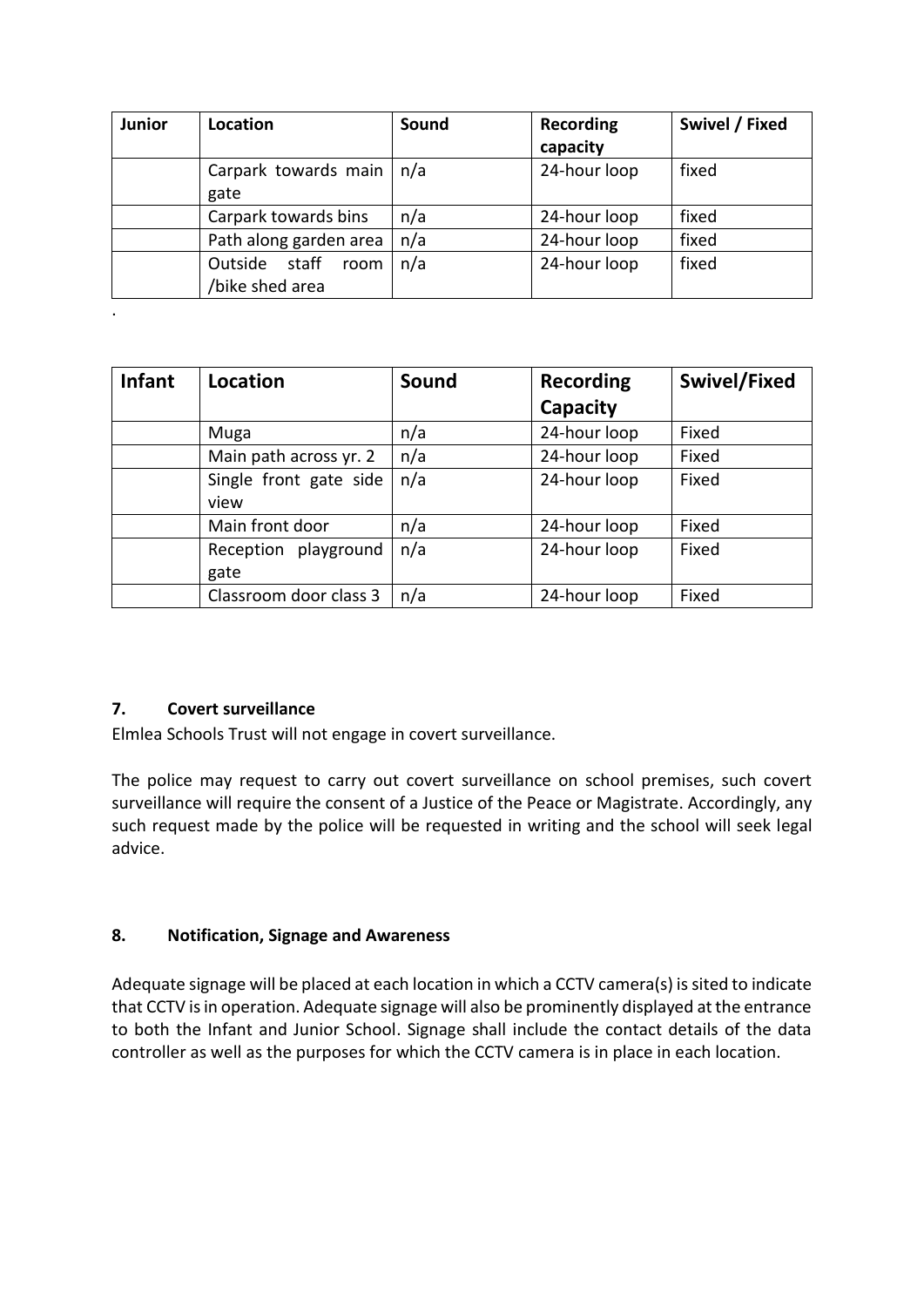

Images are being monitored and recorded for the purpose of crime-prevention, the prevention of anti-social behaviour, the safeguarding of pupils, for the safety of our staff and pupils and for the protection of Elmlea Schools Trust and its property. This system will be in operation 24 hours a day, every day.

# **These images may be passed to the police.**

**This scheme is controlled by** Elmlea Schools Trust

**For more information contact** *…Director of Finance and Operations 0117 377 2266……*

# <span id="page-6-0"></span>**9. Storage & Retention**

In accordance with the 6<sup>th</sup> Principle and The GDPR which states that data "shall not be kept for longer than is necessary for" the purposes for which it was obtained the CCTV security system should not retain general footage beyond a month (28 days), except where the images identify an issue – such as a break-in or theft and those particular images/recordings are retained specifically in the context of an investigation/prosecution of that issue.

The images/recordings will be stored in a secure environment. A log of access will be maintained that will show who accessed the system at what time and for what purpose. Access will be restricted to authorised personnel (Site and Admin team, Business manager and DFO). Supervising the access and maintenance of the CCTV System is the responsibility of the Director of Finance and Operations (DFO). The DFO may delegate the administration of the CCTV System to another staff member.

Tapes/DVDs will be stored in a secure environment with a log of access to tapes kept. Access will be restricted to authorised personnel. Similar measures will be employed when using disk storage, with automatic logs of access to the images created.

#### <span id="page-6-1"></span>**10. Access**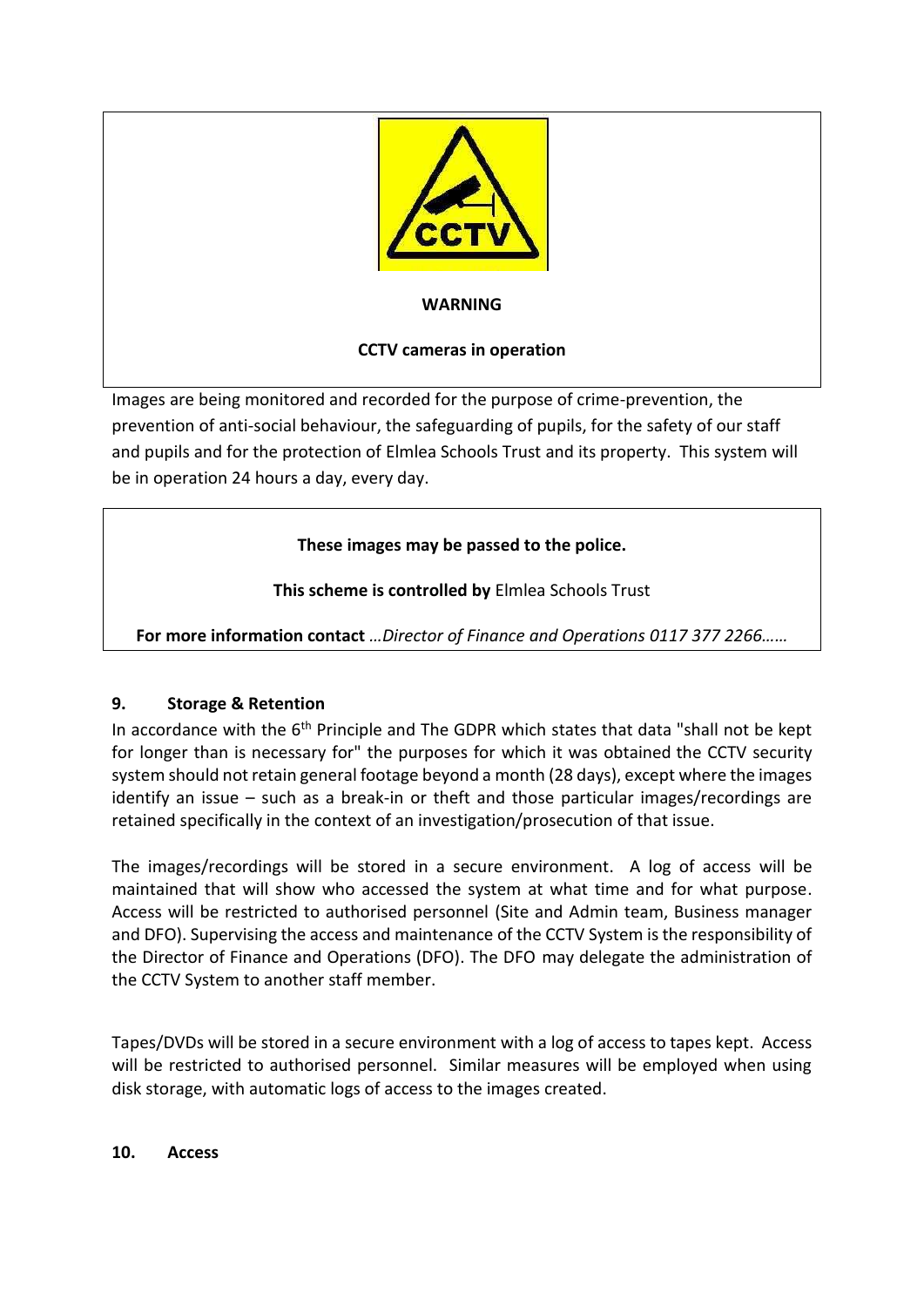Unauthorised access to live feeds, equipment used to store images and any additional equipment that is used to support the system will not be permitted at any time. Such areas will be appropriately secured when not in use by authorised personnel. A log of access to tapes/images will be maintained.

CCTV footage may be accessed for the purposes defined in part 2 of this policy:

 By the police where Elmlea Schools Trust (or its agents) are required by law to make a report regarding the commission of a suspected crime; or

Following a request by the police when a crime or suspected crime has taken place and/or when it is suspected that illegal/anti-social behaviour is taking place on Elmlea Schools Trust property, or

- To the HSE and/or any other statutory body charged with child safeguarding; or
- To assist the Principal in establishing facts in cases of unacceptable pupil behaviour, in which case, the parents/guardians will be informed; or
- To data subjects (or their legal representatives), in response to a Subject Access Request (SAR)
- To individuals (or their legal representatives) subject to a court order.
- To the school's insurance company where the insurance company requires same in order to pursue a claim for damage done to the insured property.

Requests by the police should be made formally using a Police request form. Any uncertainty regarding the validity of a request should be raised with the DPO.

Any person whose image has been recorded has a right to access the footage which relates to them as part of a Subject Access Request (SAR) Where the image/recording identifies another individual, those images may only be released where they can be redacted/anonymised or with the explicit consent of the other people identifiable in the footage. The School's SAR Guidance should be referred to if such a request is made.

A person should provide all the necessary information to assist Elmlea Schools Trust in locating the CCTV recorded data, such as the date, time and location of the recording.

In giving a person a copy of their data, the school may provide a still/series of still pictures, a tape, or a disk with relevant images. However, other images of other individuals must be redacted before the data is released unless they have provided explicit consent for its disclosure.

### <span id="page-7-0"></span>**11. Responsibilities**

The Director of Finance and Operations will:

• In collaboration with the DPO keep this policy up to date reflecting any changes to National guidance, best practice or statutory instruments that determine the use of CCTV or personal data.